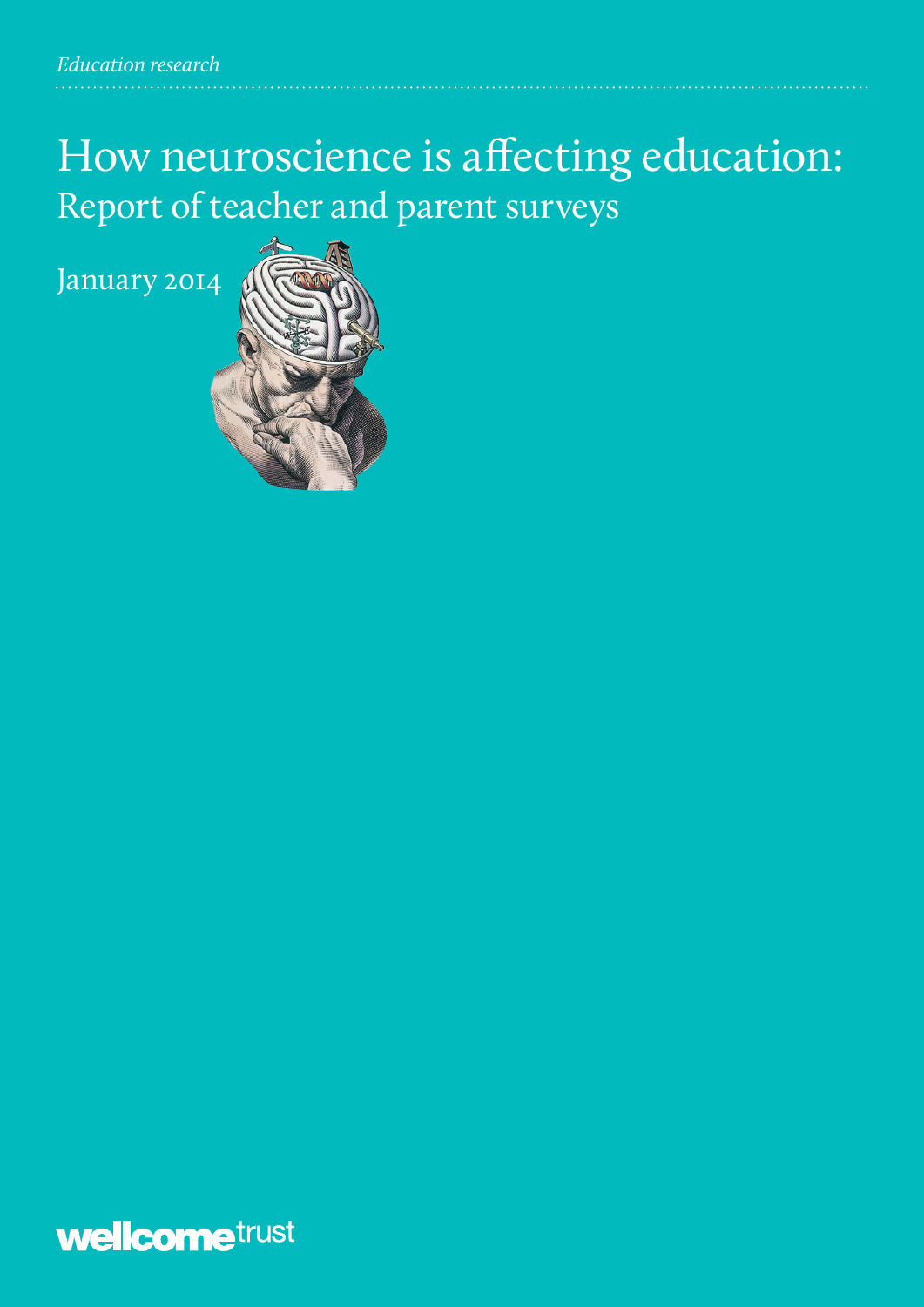This report was written by Dr Anna Simmonds.

# **Summary**

This report presents data from a series of surveys that explored how neuroscience is affecting education and learning. A range of online approaches were used to survey teachers and parents to establish which educational interventions they use (or have come across) that they think are based upon neuroscience. The surveys were not intended to be fully representative of these groups, but the responses illustrate the considerable interest in this area.

More than nine out of ten teacher respondents say their understanding of neuroscience influences their practice, and more than eight out of ten say they would collaborate with neuroscientists doing research in education. Unfortunately, many teachers use or have used unproven techniques, such as Brain Gym**®**. Most teachers say that the interventions they use or have used have had some impact on academic performance but that it was difficult to measure. In general, teachers learn about interventions from schools and other teachers, rather than from scientific or academic sources, but they express a desire for new interventions to be supported by evidence.

Parents also seek to improve their children's learning: just over half of respondents had used specific products or activities to boost their children's performance, and many had bought commercial products aiming to achieve this. Parents typically find out about these activities or products by searching online, through the media or through friends.

We conclude that teachers' desire to implement interventions based upon neuroscience is evident, but it is running ahead of the evidence base. There is thus an urgent need to improve this evidence base and to support teachers in developing both their understanding of neuroscience and their ability to judge the evidence for these and other educational interventions. The Wellcome Trust is now working in partnership with the Education Endowment Foundation with the aim of creating a better understanding and application of neuroscience in education.

## **Background**

Neuroscience is continually furthering our understanding of the mechanisms of learning, and we are interested in how this knowledge could be applied to improve education. In other areas, neuroscience findings have been more effectively translated (e.g. in developing novel rehabilitation techniques), but the transition from laboratory to classroom seems more challenging. Nevertheless, many neuroscientists emphasise the potential of their research to improve education, although they rarely have the impetus or educational or methodological expertise to translate their findings into practical education interventions. Likewise, many educators are interested in how neuroscience might advance their practice, but few are equipped to judge the best approaches to take.

The aims of the Wellcome Trust's Education and Learning Strategy 2010–20 include 'to explore how neuroscience is being used to inform teaching and learning', 'to evaluate the strength of the evidence' and, where possible, 'to develop further investigations into how neuroscience can improve the quality of education'. <sup>1</sup> To further the first of these aims, we conducted surveys of teachers and parents from April to June 2013. The surveys were not intended to be representative of each of these groups but were designed to indicate the sorts of ideas that claim to be based on neuroscience that are being applied in education, how they are selected and evaluated, and the appetite for further interventions based upon neuroscience.

# **Methodology**

<u> 1989 - Johann Barn, mars ann an t-Amhain Aonaich ann an t-Aonaich ann an t-Aonaich ann an t-Aonaich ann an t-</u>

The Wellcome Trust used a range of online approaches to survey teachers and parents (with children of all ages), as described below. These surveys were intended to establish which educational interventions respondents use (or have come across) that they think (or have been told) are based upon neuroscience. The surveys also explored teachers' attitudes to neuroscience and its potential to improve education and their interest in collaborating with neuroscientists.

<sup>&</sup>lt;sup>1</sup> Wellcome Trust Education Strategy 2010–2020: Inspiring science education: extraordinary opportunities (www.wellcome.ac.uk/Education-resources/Education-and-learning/Our-work/index.htm).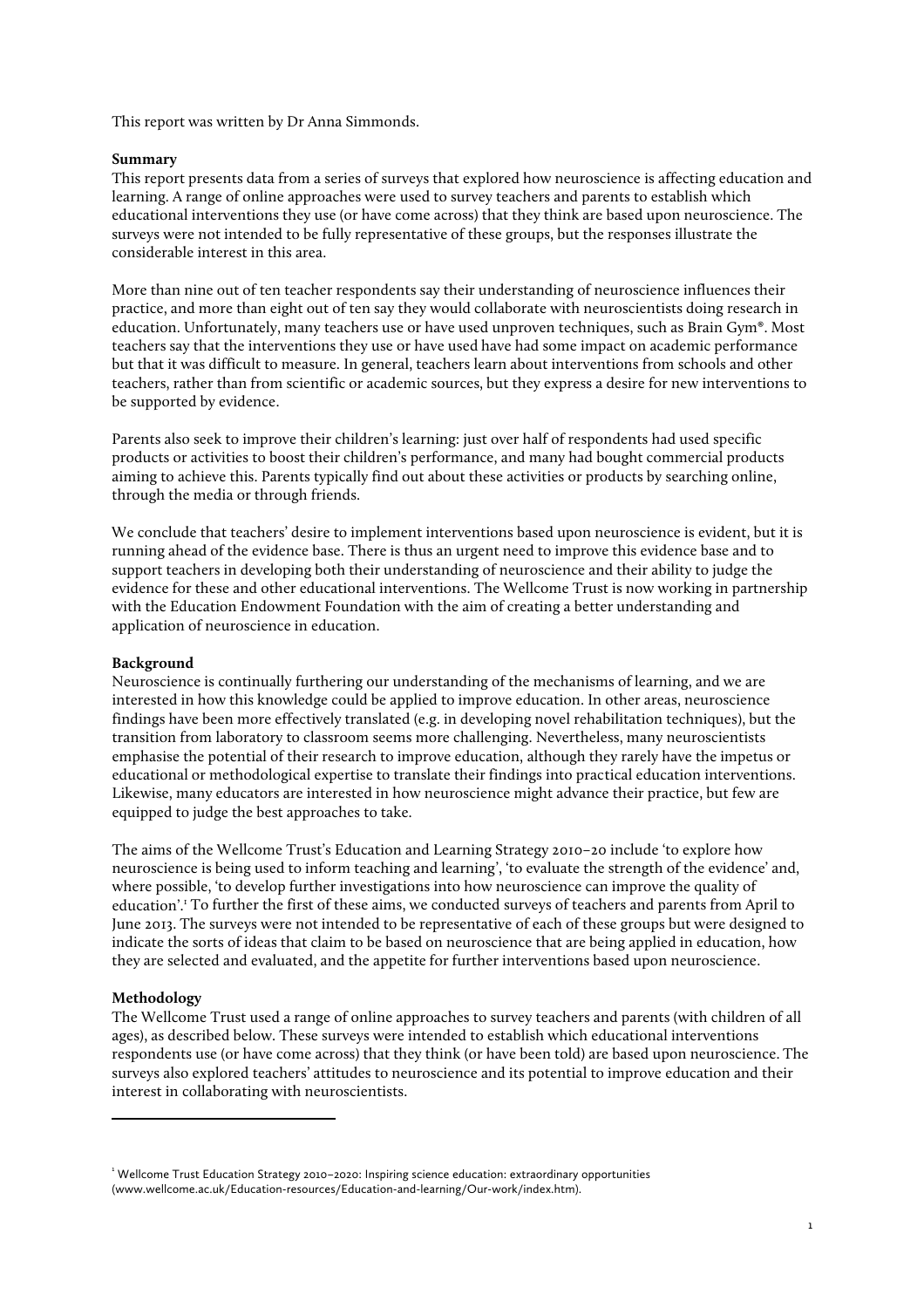We conducted two online surveys directly through the Wellcome Trust website: one aimed at teachers and one aimed at parents. The surveys were shared through emails to the teachers on the Trust's database of contacts, an article on the Trust's blog and the Trust's Twitter profile, and they were also mentioned on BBC Radio 4's *All in the Mind*. All teachers were invited to respond, from a range of school types, key stages and subject specialisms. A separate teacher survey was commissioned by the Wellcome Trust through Schoolzone, an online community with a profiled database of more than 95 000 teachers.<sup>2</sup> Mumsnet, the UK's biggest network for parents (which generates more than 50 million page views and 9 million visits per month), was also used to survey views from parents.<sup>3</sup>

In this report, we present responses from the UK, as outlined below. (A further 56 teachers and 35 parents responded from overseas.) In addition, a small number of students of all ages – 57 from the UK and nine from overseas – responded to a survey. Some details from the student survey are included in the appendix, but student responses are not included in the report itself, owing to the small numbers involved (only 28, half of the student respondents, indicated that they do particular activities to try to improve their academic performance).

This report presents data from UK respondents to the following surveys:

- Wellcome Trust teacher survey (292 responses, open 30 April 2013 to 14 June 2013)
- Schoolzone teacher survey (908 responses, open for a 24-hour period on 13 May 2013)<sup>4</sup>
- Wellcome Trust parent survey (109 responses, open 30 April 2013 to 14 June 2013)
- Musmnet parent survey (100 posts from 86 respondents, open 5 June 2013 to 19 June 2013).<sup>5</sup>

In general, the same questions were asked in both teacher surveys. Total responses across the two surveys are reported together, unless otherwise indicated. To analyse free-response questions, categories were used to allow the responses to be quantified; coding was conducted by an independent data-processing company. Not all respondents answered all questions, so results are based on the number of respondents answering each question.

It is important to bear in mind that the survey results are unlikely to be representative of all teachers and parents – it might be expected that people who are more interested in neuroscience would be more likely to respond. Indeed, as detailed in the sections below, survey respondents are considerably more likely to say that they are interested in the brain than the general population (as sampled by the Wellcome Trust Monitor, a survey with a population representative sample), although it may also be that teachers and parents are more interested in neuroscience than other adults.<sup>6</sup>

In the following sections, we highlight the most frequent or relevant responses. The results are presented in more detail in the Appendix, and further data are available from the Wellcome Trust on request. Table references including 'A' indicate that the table is to be found in the Appendix.

# **Main findings from the teacher surveys**

<u> 1989 - Jan Samuel Barbara, político establecido de la provincia de la provincia de la provincia de la provinci</u>

As described in more detail below, the teacher surveys revealed a keen interest in linking neuroscience and education. Teachers demonstrated how much their understanding of neuroscience is already affecting their practice and the extent to which they would like this to develop in future. The surveys also revealed how teachers choose which interventions to use. There were examples of teachers using certain approaches (e.g. Brain Gym**®** and Learning Styles) for different purposes or in ways for which they were not originally developed or conceived.

<sup>2</sup> www.schoolzone.co.uk

 $3$  www.mumsnet.com

 $^4$  Each teacher who submitted a valid response via Schoolzone was paid £2 and was entered into the monthly cash prize draw, which is usually for around  $E1000$ .

 $^5$  Each respondent in the Mumsnet discussion forum was entered into a prize draw for a £50 Amazon voucher.

 $^6$  Wellcome Trust Monitor Report, Wave 2: Tracking public views on science, research and science education, May 2013 (www.wellcome.ac.uk/monitor).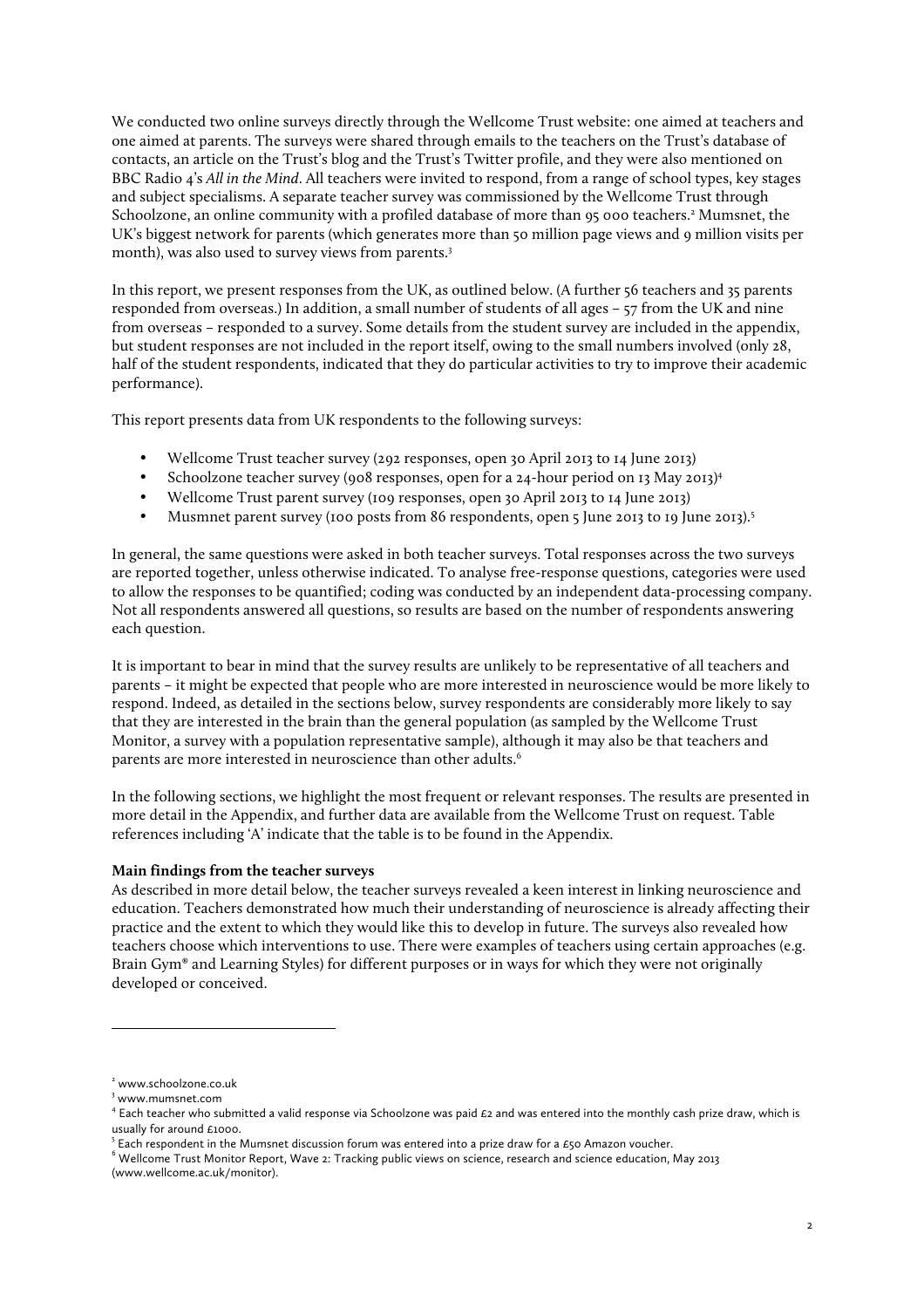Although only 25 per cent of teachers report having a good or fair amount of knowledge about neuroscience, the responses demonstrate that there is a high level of interest in neuroscience in our respondents compared to a population representative sample of adults surveyed in 2012 in the Wellcome Trust Monitor. <sup>6</sup> The majority (82 per cent) of teachers responding to our surveys say that they are interested in how the brain works, compared with 45 per cent of adults in the Wellcome Trust Monitor. Likewise, 91 per cent of teachers responding to our surveys say that they are interested in mental health issues, compared with 48 per cent of adults in the Monitor. Our teacher surveys also asked whether respondents had looked up any information on the brain in the past four weeks: 54 per cent had, 71 per cent of whom had researched general aspects of neuroscience and 29 per cent of whom had looked at education-specific aspects, such as resources for students or information related to learning.

## *Which activities or techniques linked to neuroscience are currently used?*

The Wellcome Trust survey asked teachers in a free response question to name specific activities or techniques they use because they think they will improve academic performance, based on their understanding of neuroscience. Twenty-eight per cent mentioned that they use a variety of learning styles and teaching methods (see Table A8 in the Appendix). Other specific examples volunteered by many respondents include memory techniques, such as mnemonics or repetition (8 per cent), and mindmaps (5 per cent). Only 3 per cent mentioned Brain Gym**®** and 2 per cent mentioned teaching students about neuroscience. These teachers were then asked to indicate whether they had used particular approaches named in a list, in addition to their previous responses, yielding a much higher level of reporting: 74 per cent for learning styles, 31 per cent for Brain Gym**®**, 15 per cent for the left/right brain distinction and 3 per cent for biofeedback.

The Schoolzone survey asked for more detail about whether teachers had heard of, use, or had previously used specific approaches from a list (without the free response question). Overall, the Schoolzone survey yielded a higher level of reporting. This may have been because the question eliciting reporting was more detailed; in addition, this survey drew upon a wider range of views, with three times as many respondents. The Schoolzone survey asked where teachers had heard of the approaches they had identified, and both surveys asked what impact teachers thought these approaches had on students' academic performance and whether they had received any support from someone outside their institution (e.g. a teacher from a different institution or an external mentor) when using the activities or techniques.

Data on four techniques are presented in Table 1, illustrating a range of familiarity and use, and they are considered individually in the sections that follow. Overall, most teachers came across these techniques through their school or other teachers; the techniques are sometimes discovered through trainers, educational media and conferences, but rarely through academic or scientific literature. Around a quarter of respondents say that learning styles had a significant impact on pupils, and around 10 per cent report that using the left/right brain distinction has a significant impact. More than two-fifths say that the latter two approaches have some impact, which was difficult to measure, and just over half say this about learning styles. Most of the time (in three out of four cases), implementation does not receive external support.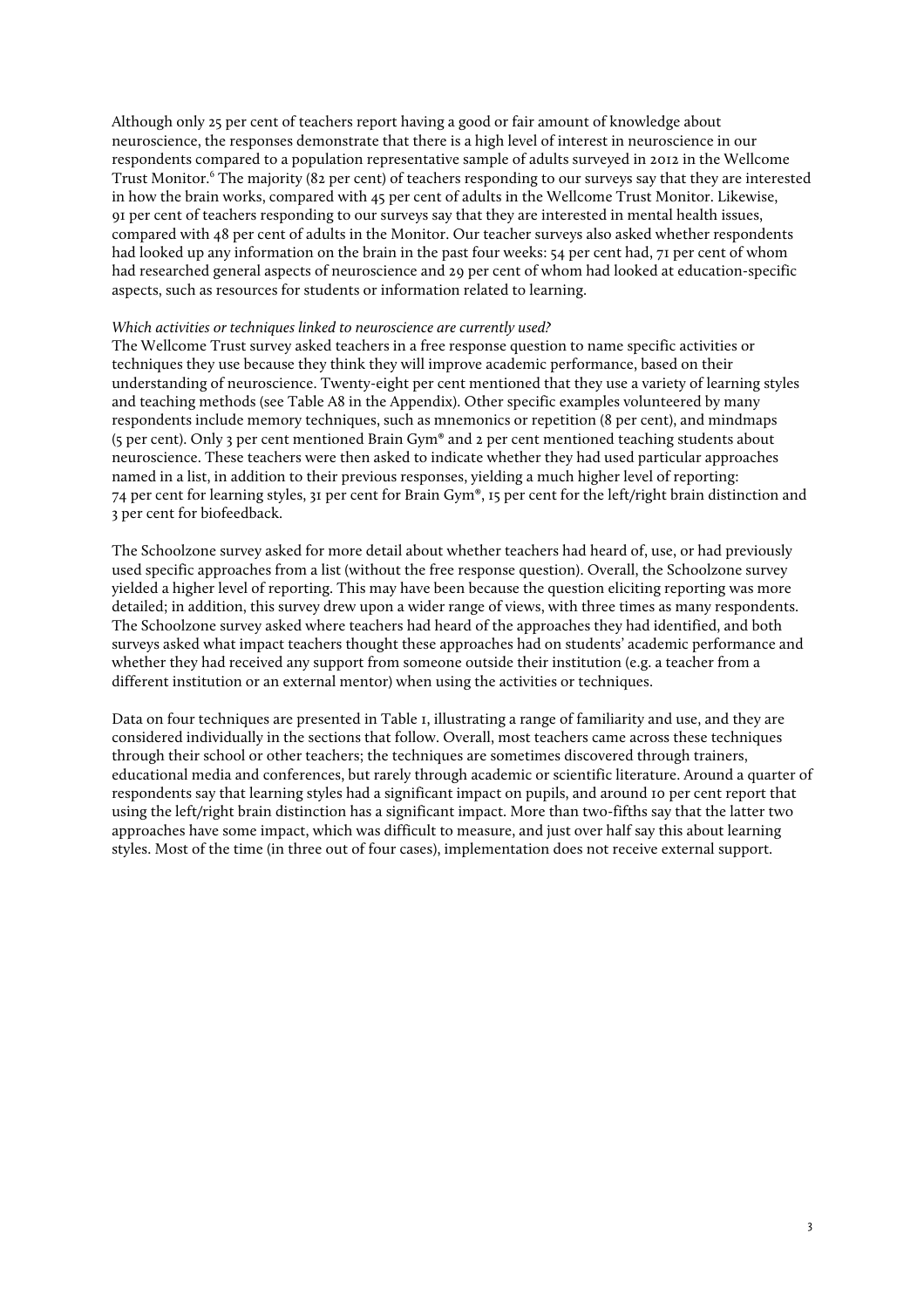**Table 1.** Teacher responses on whether they have heard of or used different approaches received (both Schoolzone and Wellcome Trust surveys) and where they came across the information (Schoolzone survey), as well as what impact they thought they had and the support they receive (both Schoolzone and Wellcome Trust surveys).

| Which of the following methods or techniques have you heard of or used to improve students'        |                  |              |              |                    |  |
|----------------------------------------------------------------------------------------------------|------------------|--------------|--------------|--------------------|--|
| academic performance?                                                                              |                  |              |              |                    |  |
|                                                                                                    | Learning         | Brain        | Left/right   | Biofeedback        |  |
|                                                                                                    | styles           | $Gym^*$      | brain        |                    |  |
| Haven't heard of                                                                                   | $I\%$ (8)        | $7\%$ (59)   | $II\% (103)$ | 67% (606)          |  |
| Heard of but not used                                                                              | $7\%$ (59)       | 38% (342)    | 54% (485)    | $31\% (274)$       |  |
| Used to use                                                                                        | $16\%$ ( $148$ ) | 39% (354)    | $16\%$ (142) | $I\%$ (5)          |  |
| Currently use                                                                                      | 76% (687)        | $16\%$ (149) | $18\%$ (162) | $I\%$ (13)         |  |
| Planning to start using                                                                            | $0\%$ (3)        | $0\% (2)$    | $I\%$ (8)    | $0\%$ (0)          |  |
| Total respondents (Schoolzone)                                                                     | 906              | 905          | 900          | 898                |  |
| Where did you come across these methods or techniques?                                             |                  |              |              |                    |  |
|                                                                                                    | Learning         | <b>Brain</b> | Left/right   | <b>Biofeedback</b> |  |
|                                                                                                    | styles           | $Gym^*$      | brain        |                    |  |
|                                                                                                    | $68\%$ (484)     | $53\%$ (227) | 39% (90)     | $9\%$ (1)          |  |
| Through my institution                                                                             |                  |              |              |                    |  |
| From other teachers                                                                                | 47% (335)        | $41\%$ (175) | $27\%$ (63)  | $18\% (2)$         |  |
|                                                                                                    |                  | 30% (129)    |              | $27\%$ (3)         |  |
| Through an external training provider                                                              | 38% (271)        |              | $32\% (74)$  |                    |  |
|                                                                                                    | 26% (186)        | $17\% (71)$  | 24% (56)     | $9\%$ (1)          |  |
| Educational media                                                                                  |                  |              |              |                    |  |
|                                                                                                    | 19% (136)        | 9% (37)      | 16% (38)     | $\mathbf O$        |  |
| Conferences                                                                                        |                  |              |              |                    |  |
|                                                                                                    | $8\%$ (58)       | $5\%$ (23)   | 14% (32)     | $18\% (2)$         |  |
| In an academic journal                                                                             |                  |              |              |                    |  |
| Other                                                                                              | $8\%$ (58)       | $3\%$ (13)   | $3\%$ $(7)$  | $9\%$ (1)          |  |
|                                                                                                    |                  |              |              |                    |  |
| The public media                                                                                   | $5\%$ (34)       | $3\%$ (14)   | $4\%$ (10)   | $9\%$ (1)          |  |
|                                                                                                    | $3\%$ (19)       | $2\%$ (9)    | $3\%$ (8)    | $\mathbf{o}$       |  |
| Commercial products                                                                                |                  |              |              |                    |  |
|                                                                                                    | $2\%$ (17)       | $3\%$ (II)   | $4\%$ (9)    | $18\%$ (2)         |  |
| In a popular science magazine                                                                      |                  |              |              |                    |  |
|                                                                                                    | $2\%$ (17)       | $3\%$ (II)   | $6\%$ (14)   | o                  |  |
| Can't remember                                                                                     |                  |              |              |                    |  |
| In a scientific journal                                                                            | $I\%$ (9)        | $I\% (4)$    | $6\%$ (13)   | $18\% (2)$         |  |
|                                                                                                    | 716              |              |              |                    |  |
| Total respondents (Schoolzone)                                                                     |                  | 429          | 234          | II                 |  |
| What impact has it had on students' academic performance?                                          |                  |              |              |                    |  |
|                                                                                                    | Learning         | <b>Brain</b> | Left/right   | Biofeedback        |  |
|                                                                                                    | styles           | $Gym^*$      | brain        |                    |  |
| A significant impact                                                                               | 26% (209)        | $4\%$ (20)   | $9\% (21)$   | $13\% (2)$         |  |
| Some impact but difficult to measure                                                               | $51\%$ (413)     | 43% (202)    | 45% (IIO)    | $33\%$ (5)         |  |
| Not sure                                                                                           | $14\%$ (113)     | $28\%$ (13)  | 35% (86)     | $33\%$ (5)         |  |
| No impact on academic performance but other                                                        | $6\%$ (49)       | 18% (86)     | $5\%$ (II)   | o                  |  |
| benefits noted                                                                                     |                  |              |              |                    |  |
| No discernible impact                                                                              | $2\%$ $(20)$     | $6\%$ (29)   | $6\%$ (15)   | $20\%$ (3)         |  |
| Total respondents (both surveys)                                                                   | 804              | 435          | 240          | <sup>15</sup>      |  |
| Did you receive any support from someone outside your institution when using any of these methods? |                  |              |              |                    |  |
|                                                                                                    | Learning         | <b>Brain</b> | Left/right   | <b>Biofeedback</b> |  |
|                                                                                                    | styles           | $Gym^*$      | brain        |                    |  |
| Yes                                                                                                | $24\%$ (177)     | 23% (101)    | $17\% (41)$  | $I4\% (2)$         |  |
| No                                                                                                 | 76% (561)        | 77% (334)    | 83% (200)    | $86\%$ (12)        |  |
| Total respondents (both surveys)                                                                   | 738              | 435          | 24I          | 14                 |  |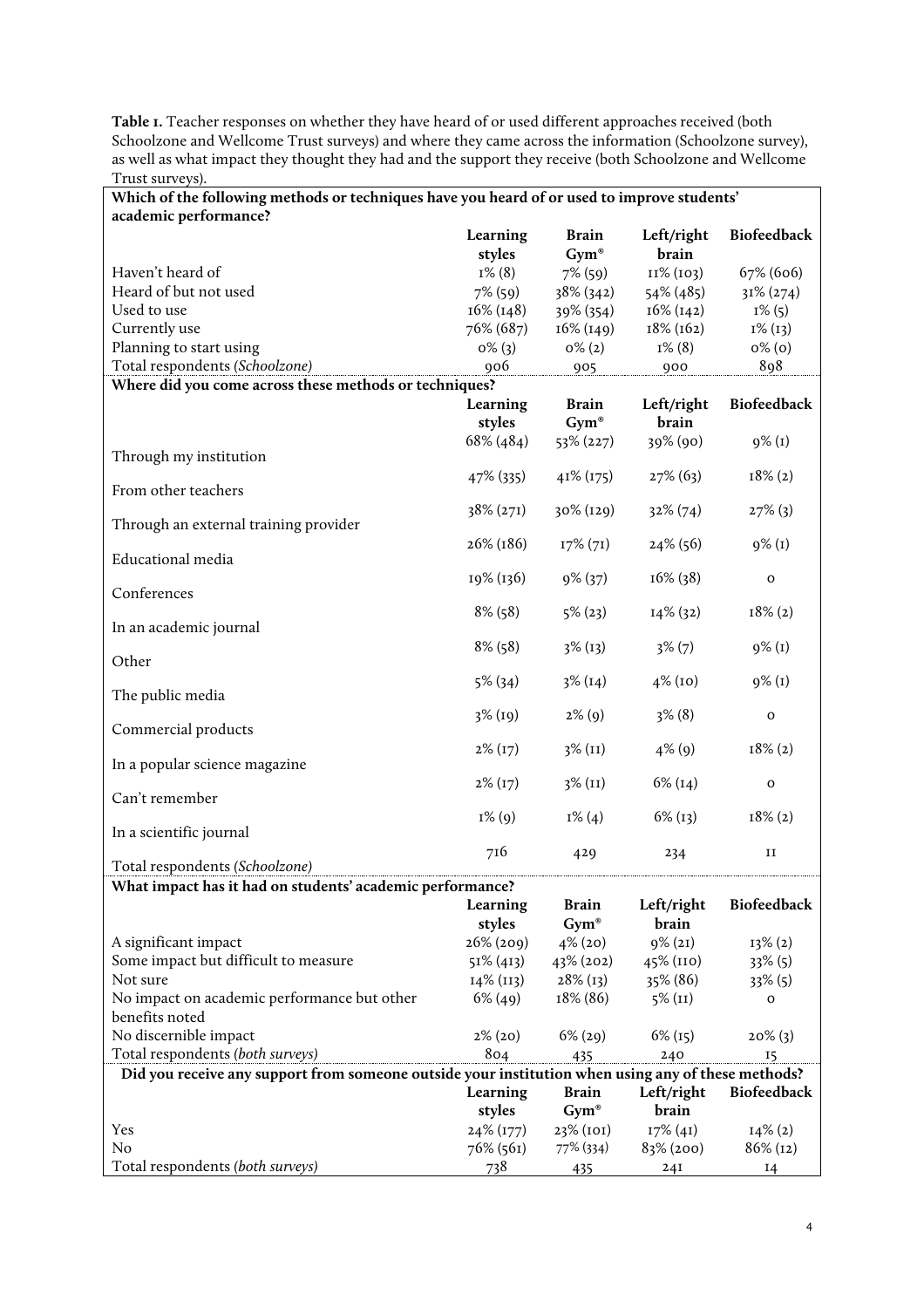## *Learning styles*

'Learning styles' conveys the idea that different students learn best when materials are presented in a particular format, traditionally one of three: visual, auditory or kinaesthetic. In the past, this had led to learners being labelled as, say, 'visual learners' and having content delivered primarily visually. There is little evidence to support this form of intervention and some evidence suggesting it might be detrimental.<sup>7,8</sup> A large majority (76 per cent) of teachers surveyed currently use learning styles, while 16 per cent of teachers used to use learning styles, 7 per cent had heard of it but not used it and 11 per cent had not heard of it. The majority of teachers who explained how they use or have used learning styles (61 per cent) referred to using more than just the three traditional approaches – this is different from how this approach was originally conceived and may be of some benefit, by offering variety and increased motivation from the ability to make choices. <sup>9</sup> Teachers responding to the *Schoolzone* survey were also asked how they applied the idea of learning styles: 25 per cent built it into lesson planning, 14 per cent used it to try to reach all learners and benefit all types of students, 14 per cent used it in all or most lessons, 11 per cent discussed it with the students for them to decide their best style, and 6 per cent used a questionnaire or assessment to find students' learning styles (see Table A15 in the appendix).

#### *Brain Gym***®**

Brain Gym**®** is an exercise programme defined as "a series of specifically conceived movements that addresses the physical skills of learning (for example: visual, auditory)". <sup>10</sup> Many schools have purchased the programme, which is based upon the claim that "moving with intention leads to optimal learning".<sup>11</sup> There is no neuroscientific basis for this claim, and its effect on academic performance remains to be systematically tested.<sup>12,13,14</sup> The website explains that it is based on "empirical experience rather than neurological research"15 and "the primary evidence comes from the countless anecdotal stories reported to us since 1986". <sup>15</sup> No peer-reviewed study has found that using Brain Gym**®** leads to improved general academic performance. A 2007 review paper identified only five peer-reviewed studies that had investigated the effectiveness of Brain Gym**®**, and all five were judged to contain "serious methodological flaws". <sup>13</sup> This judgement was confirmed in a more recent review paper. <sup>14</sup> Nevertheless, our survey found that 39 per cent of teachers used to use Brain Gym**®**, and 16 per cent continue to do so; 38 per cent of teachers have heard of Brain Gym**®** but not used it, and 7 per cent have not heard of it.

Brain Gym**®** was mostly used as a starter or warm-up (48 per cent), or during lessons to refocus or reenergise students (45 per cent) (Table A16). This seems to suggest that teachers use it as a way of keeping students active and alert, rather than because of its intended use (e.g. by massaging "Brain Buttons" on the body to activate specific areas of the brain to enhance learning).

#### *Left/right brain distinction*

The left/right brain distinction is related to learning styles. It suggests that different tasks can depend upon different hemispheres, or sides, of the brain; according to the theory, students can be identified as favouring one hemisphere and would benefit from tasks adapted to capitalise on this or tasks to develop the other side. This notion suggests that people who are logical and analytical are left-brain dominant, whereas creative and artistic people are right-brain dominant. The increased use of one hemisphere over another for particular tasks – known as lateralisation – does exist: in most right-handed people, for example, language recruits the left hemisphere more than the right. However, this does not mean that the right hemisphere is not used, nor does it mean that the left hemisphere is dominant in every cognitive function. Neuroimaging has not provided support for claims that personality and cognitive function are based on hemispherical

<u> 1989 - Jan Samuel Barbara, político establecido de la provincia de la provincia de la provincia de la provinci</u>

<sup>7</sup> Kratzig GP, Arbuthnott KD. Perceptual learning style and learning proficiency: a test of the hypothesis. J Ed Psych 2006;98:238-46.  $8$  Geake J. Neuromythologies in education. Ed Res 2008;50:123-33.

<sup>9</sup> Patall EA et al. The effects of choice on intrinsic motivation and related outcomes: A meta-analysis of research findings. Psych Bull 2008;134:270-300, doi:10.1037/0033-2909.134.2.270.

<sup>10</sup> Edu-K Style Guide, 2011 (www.braingym.org/brochures/Edu-K%20Style%20Guide%202011.pdf)

<sup>&</sup>lt;sup>11</sup> www.braingym.org/about

<sup>&</sup>lt;sup>12</sup> Sense about Science has collated more information of the marketing of Brain Gym in their publication Sense about Brain Gym (www.senseaboutscience.org/resources.php/55/sense-about-brain-gym).<br><sup>13</sup> Hyatt KJ. Brain Gym® Building Stronger Brains or Wishful Thinking? Remedial and Special Education 2007;28:117-24.

<sup>14</sup> Spaulding LS et al. Is Brain Gym an Effective Educational Intervention? Exceptionality 2010;18:18-30.

<sup>&</sup>lt;sup>15</sup> www.braingym.org/faq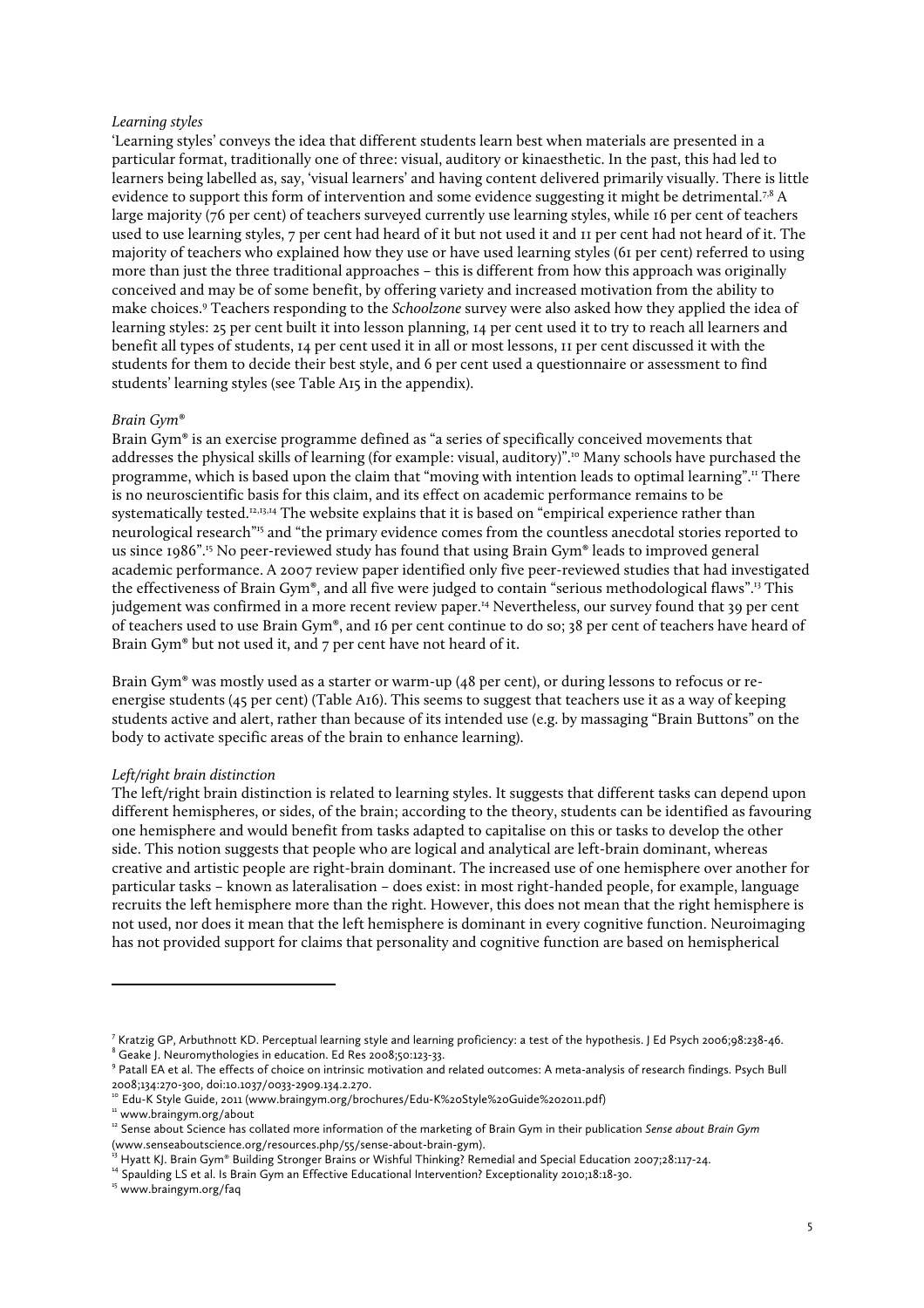dominance, and a recent study based on more than 1000 participants demonstrated that participants used both hemispheres equally throughout the experiment. $^{16}$ 

In our survey, just over half of teachers (54 per cent) had heard of this distinction but not used it, 18 per cent currently use it, 16 per cent used to use it, 11 per cent hadn't heard of it and 1 per cent were planning to use it. More specifically, in terms of implementation: 15 per cent of teachers mentioned certain activities they had used that draw upon these ideas, without mentioning a specific type of activity to target a particular side; 11 per cent mentioned activities that are designed to use both sides (e.g. including logic and creativity or words and pictures); 9 per cent adapted the idea to include variety in teaching and learning: 8 per cent used tasks as a starter or warm-up exercise; and 7 per cent allowed students to think or work in the style that uses their favoured side of the brain (Table A17). Nine teachers (4 per cent) reported that they had assessed pupils to find out which side they favour.

## *Biofeedback*

We asked teachers about biofeedback, a relatively new approach in which students are given real-time feedback on their own physiological states, such as heart rate or brainwaves. <sup>17</sup> It is proposed that by monitoring their brain activity through the use of neurofeedback, students are able to train their brains to produce specific patterns of activity that are optimal for learning.<sup>18</sup> There is an interesting neuroscience basis to this approach and some studies on its effect on learning are emerging, but it has yet to be properly tested for its educational value.<sup>19,20</sup> Most teachers have not heard of biofeedback (68 per cent); a further 31 per cent have heard of it but not used it, just 1 per cent currently use it, and 1 per cent used to use it.

#### *Using neuroscience to inform teaching practice*

Teachers were asked which aspects of teaching were informed by their understanding of neuroscience (Table 2): 75 per cent had used it to inform classroom practice, 65 per cent for lesson planning, 57 per cent for provision for special needs, 39 per cent for student lifestyle (e.g. specific foods, hydration and sleep), 34 per cent for curriculum content, 24 per cent as early screening for learning problems, and 19 per cent for the general structure of the school (e.g. hours and physical environment).

**Which of the following, if any, have you used your knowledge about how the brain works to inform?** 

| (1073 respondents)                    |                                   |  |  |
|---------------------------------------|-----------------------------------|--|--|
|                                       | Percentage of all responses $(n)$ |  |  |
| Lesson planning                       | $65\% (699)$                      |  |  |
| Classroom practice                    | 75% (808)                         |  |  |
| Provision for special needs           | $57\%$ (612)                      |  |  |
| Early screening for learning problems | $24\%$ (253)                      |  |  |
| Curriculum content                    | $34\%$ (362)                      |  |  |
| General structure of the school       | 19% (209)                         |  |  |
| Student lifestyle                     | $39\% (418)$                      |  |  |
| Other                                 | $4\%$ (42)                        |  |  |

#### **Table 2.** Using neuroscience to inform education

 

Most teachers (60 per cent) said that they knew "just a little" about neuroscience, with a quarter saying they knew more than this. In general, 91 per cent of teachers have used their knowledge of neuroscience to inform at least one aspect of teaching and learning. This percentage was similar for teachers who reported any level of knowledge of neuroscience: 95 per cent (*n* = 28) of teachers who knew a great deal about neuroscience had used the knowledge to inform at least one aspect of teaching and learning, compared with 98 per cent (*n* = 250) of those who knew a fair amount and 93 per cent (*n* = 648) of those who knew just a

<sup>&</sup>lt;sup>16</sup> Nielsen JA et al. An evaluation of the left-brain vs. right-brain hypothesis with resting state functional connectivity magnetic resonance imaging. *PLOS One 2013, DOI: 10.1371/journal.pone.0071275.*

<sup>&</sup>lt;sup>17</sup> Gruzelier JH (2013).EEG-neurofeedback for optimising performance. I: A review of cognitive and affective outcome in healthy participants. *Neurosci Biobehavioral Rev 2013,* doi: 10.1016/j.neubiorev.2013.09.015.

<sup>18</sup> Enriquez-Geppert S et al. Modulation of frontal-midline theta by neurofeedback. *Biol Psych 2013,* doi: 10.1016/j.biopsycho.2013.02.019. <sup>19</sup> Meisel V et al. Neurofeedback and standard pharmacological intervention in ADHD: a randomized controlled trial with six-month follow up. *Biol Psych 2013;***94:**12-21.

<sup>&</sup>lt;sup>20</sup> Howard-Jones P. *Neuroscience and Educational Intervention*, Education Endowment Foundation (November, 2013).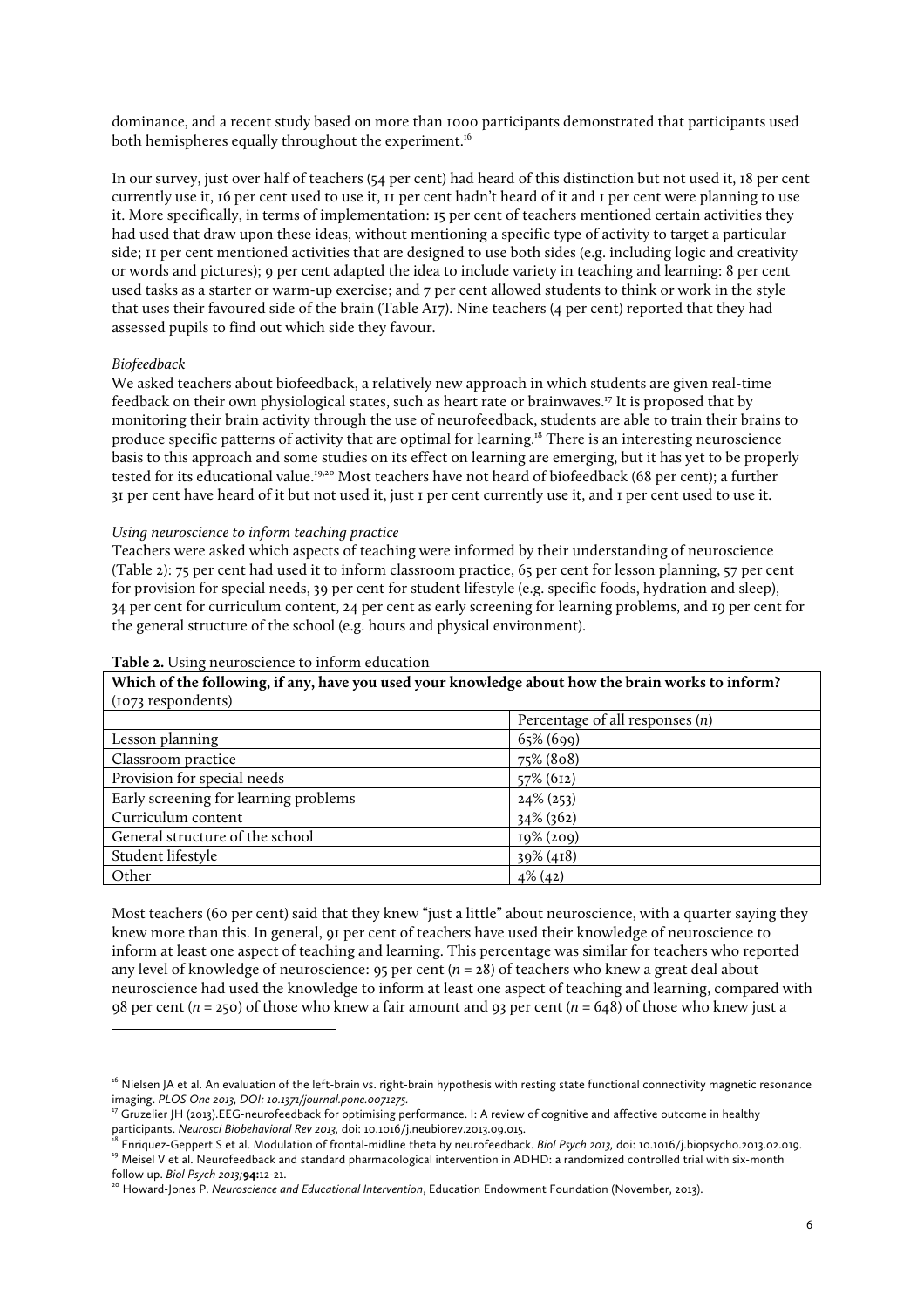little. Interestingly, 74 per cent  $(n = 124)$  of teachers who say that they have heard of neuroscience but know nothing about it say that they have still used it to inform at least one aspect of teaching and learning. This suggests that these teachers rely on what they are told by others and highlights the need to support teachers' knowledge. As one respondent commented: "Teachers love practical classroom-based strategies which are easy to implement, but quite often they use them simply because they have been told they work. My experience is that teachers often employ the strategies but do not check their validity or scientific basis." Figure 1 presents these data in more detail, showing which aspects of teachers' practice they report as having been informed by their knowledge of neuroscience, shown by their reported level of knowledge.



**Figure 1.** Teachers' reported use of their knowledge of how the brain works to inform their practice, shown by their reported knowledge of neuroscience (percentages).

# *Trying out new activities*

When asked what would encourage them to try out a new activity or technique linked to neuroscience, teachers most frequently say evidence from research (52 per cent) and training (12 per cent), as illustrated in Figure 2. The value placed on evidence is particularly interesting given that teachers also say that they find out about interventions most often from their school and other teachers, rather than academic and scientific literature (Table 1). This is considered further in the Discussion. One respondent clearly summed up what seemed to be common opinions by saying, "Two things would encourage: 1. Does it work in practice? 2. Is it easy to implement?" The teachers we surveyed were also critical of "advertising hype and propaganda" and "pseudoscience promoted by those who simply wish to sell a technique or idea". When asked what would deter teachers from trying out a new activity or technique, the most frequent responses are a lack of time, the activity being too time-consuming, bureaucratic or complex (31 per cent) and a lack of evidence (22 per cent), as illustrated in Figure 3.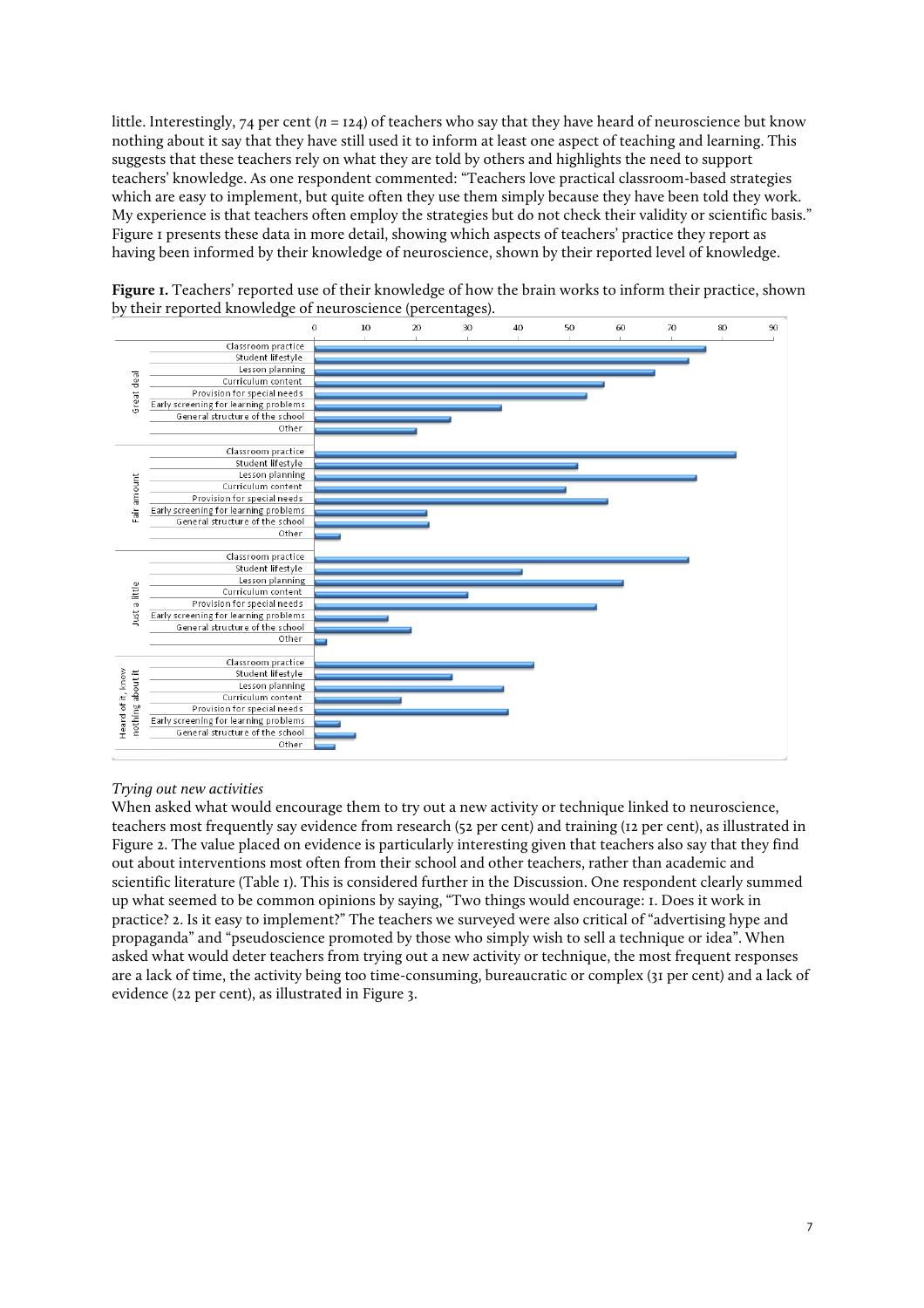**Figure 2.** Wordle illustration (in which the frequency of the word is proportional to its size) of free-text responses to the question, "What would encourage you to try out a new activity or technique linked to neuroscience?"21



**Figure 3.** Wordle illustration (in which the frequency of the word is proportional to its size) of free-text responses to the question, "What would deter you from trying out a new activity or technique linked to neuroscience?"



# *Do teachers think that neuroscience will improve teaching?*

We asked teachers to what extent they agree or disagree with the statement 'Research into how the brain works will improve teaching practice in the country in which I am based in the next ten years'. The majority agree, either slightly (45 per cent) or strongly (33 per cent). When giving reasons for their answers, the most frequent response was that teaching and learning would improve (11 per cent). This value placed on neuroscience is similar to that found in a previous study in which almost 90 per cent of teachers thought that a knowledge of the brain was important, or very important, in planning for teaching and learning.<sup>22</sup>

*Would teachers collaborate with neuroscientists, and how could collaborations be developed?* Given the opportunity, the majority of respondents (85 per cent) say they would collaborate with

<sup>21</sup> www.wordle.net

 

<sup>22</sup> Pickering SJ, Howard-Jones PA. Educators' views of the role of neuroscience in education: a study of UK and international perspectives. Mind, Brain and Education 2007;1:109-13.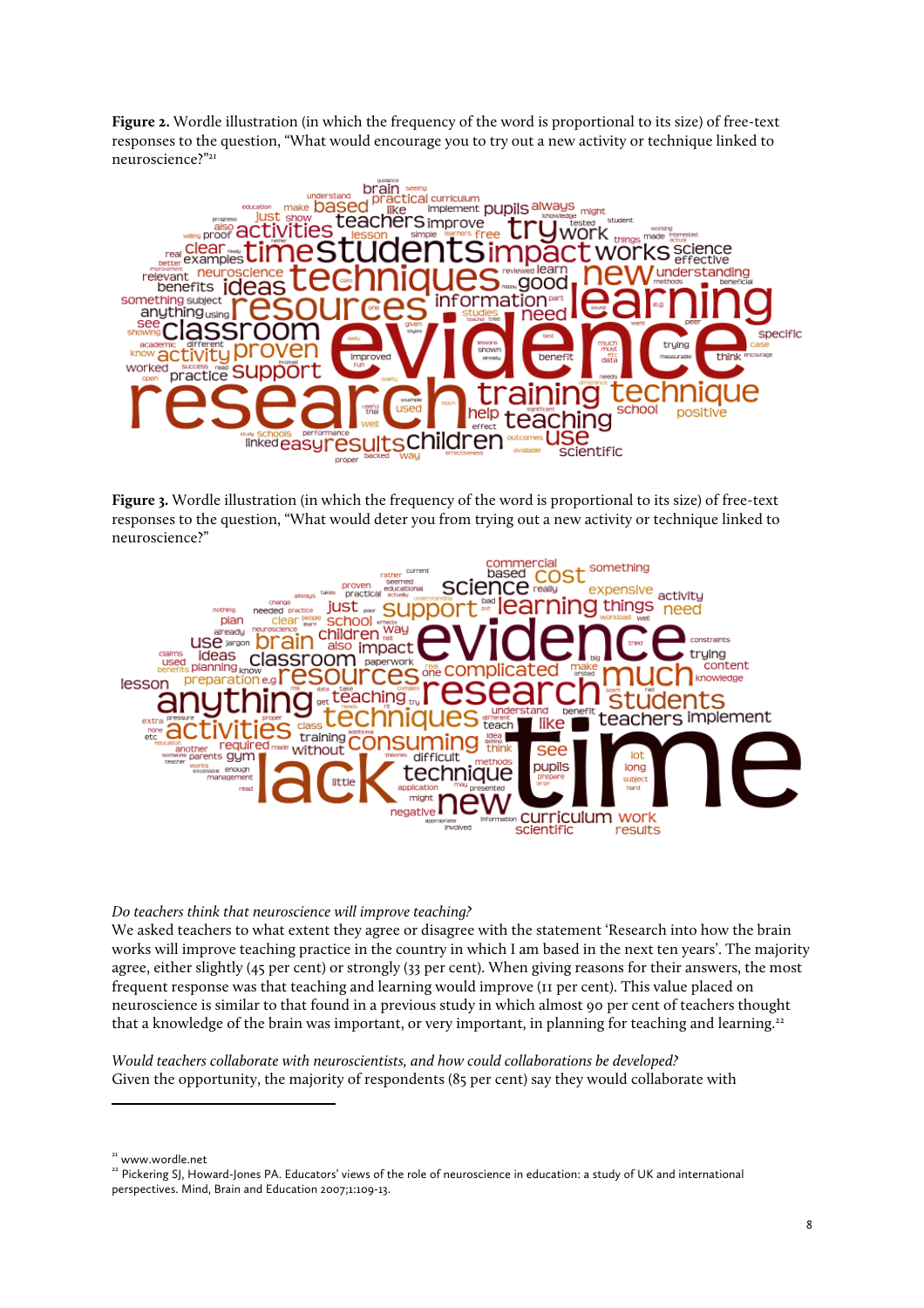neuroscientists doing research in education, perhaps in the form of trying new learning resources and approaches with students or allowing the researchers to observe lessons. We received many extremely enthusiastic responses; as one said, "How else will we find out what works?"

Factors that would encourage teachers to collaborate with neuroscientists doing research in education are a reduction in teaching hours to allow time for the collaboration (41 per cent), being introduced to someone with expertise in neuroscience who would explain the research clearly (28 per cent), and being able to use the experience to apply for a Teaching and Learning Responsibility Allowance (10 per cent).

# *Should neuroscience be included in teacher training?*

The majority of respondents (77 per cent) say that knowledge of how the brain works should be included in both initial teacher training and ongoing professional development. The need for adequate training was highlighted by one respondent, who commented: "I am really concerned that the value that neuroscience can bring to education will be lost if it is applied inappropriately by people who really don't have sufficient understanding of the science."

# **Main findings from the Mumsnet discussion thread**

In this discussion thread, we introduced our interest in exploring how the latest developments in neuroscience (explained as the science of how our brains work) can help improve how children learn, at home or in the classroom. Respondents were then asked to post about any activities, products or techniques they may have come across that are aimed at boosting their child's learning. We gave examples such as games designed to affect how the brain learns, or products and techniques that might be used to make changes to a child's diet or lifestyle. We also asked if parents had tried anything themselves to improve or enhance their child's learning, what influenced their decision to try it and how effective they thought it had been.

There were 86 respondents to our discussion thread and 499 mentions of activities that had been used to improve learning. The majority of activities mentioned were not linked directly to neuroscience but to learning and development more generally, such as engaging children in conversation and allowing them to explore their own interests. About a quarter (23 per cent) of respondents said they had used commercial packages (e.g. Baby Einstein DVDs<sup>23</sup>) to boost their child's learning, and 65 per cent of those reported a positive effect on learning. About a sixth of parents (16 per cent) used educational toys such as Lamaze<sup>24</sup>, and 43 per cent of those reported a positive effect. A few parents (13 per cent) mentioned the importance of understanding brain development and knowing what children do at which stages, and most of those parents reported that their increased knowledge had a positive effect on their child's learning. Table A24 presents the most frequently mentioned approaches and their perceived impact.

## **Main findings from the parent survey**

The parents who responded to our survey had a distribution of children ranging in age up to and over 18 (Table A25). As in the teacher survey, respondents are more interested in neuroscience than the general population is, as described in the Wellcome Trust Monitor survey. <sup>25</sup> Almost all (97 per cent) are interested in how the brain works, and most (89 per cent) say they are interested in mental health issues. In the past four weeks, 57 per cent of parents had looked up information on the brain, which reflected a broad interest in neuroscience. There were two examples of parents researching specific disorders that their child might have and one example of looking up information to help with their children's homework, and all other examples were parents finding out about the brain for their own interest.

Parents were asked whether they had ever used any specific activities or products that are intended to boost their child's academic performance; 53 per cent said they had. Just under a third (27 per cent) had used commercial products, and 53 per cent of those thought the commercial products had improved academic performance. The same amount of respondents (27 per cent) had used vitamins or supplements, of whom

<u> 1989 - Jan Samuel Barbara, político establecido de la provincia de la provincia de la provincia de la provinci</u>

<sup>23</sup> www.babyeinstein.com/home/

<sup>24</sup> www.lamazetoys.co.uk/

<sup>&</sup>lt;sup>25</sup> Wellcome Trust Monitor Report, Wave 2: Tracking public views on science, research and science education, May 2013.

www.wellcome.ac.uk/monitor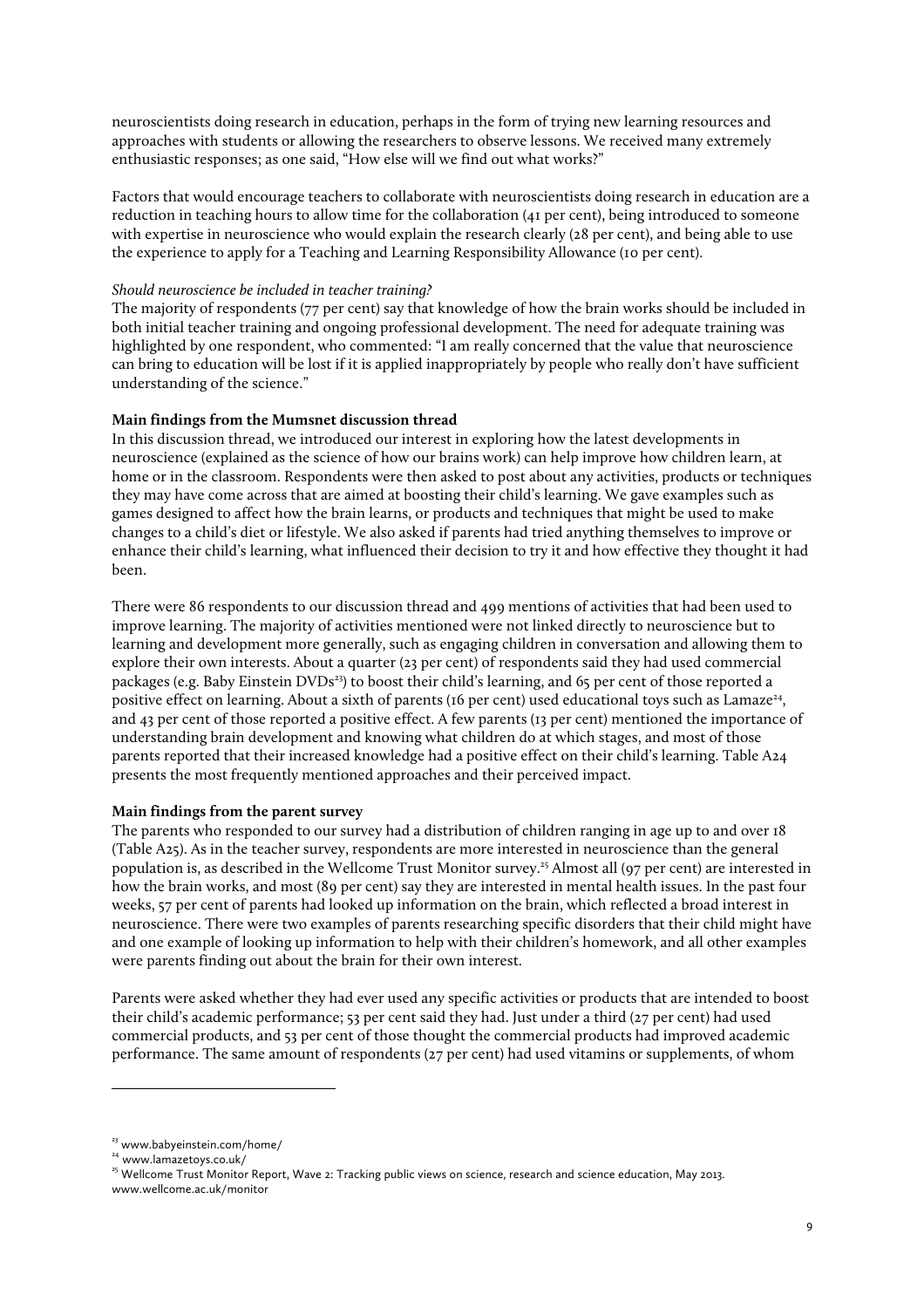7 per cent said they had improved academic performance. When asked where they had found out about these activities or products, 41 per cent of parents had done so by searching online, 34 per cent had done so through the public media, 29 per cent had taken recommendations from a friend, and 14 per cent had done so through the child's school.

# **Discussion**

These surveys were carried out to assess how neuroscience is being used in educational settings. The surveys were not meant to be representative, and it is clear that respondents were more interested in neuroscience than the population in general is. Nevertheless, it is worth noting that neuroscience is an area of wide interest among teachers and parents – the Mumsnet discussion thread had three times the average number of views and an above-average dwell time. Schoolzone typically receives 600 to 1100 responses within 48 hours, and our survey received 908 responses in less than 24 hours.

The teachers responding to our surveys display a wide knowledge and use of interventions that they believe to be based upon neuroscience. They show great optimism in the benefits that neuroscience could bring to education, an appetite to engage in furthering research in this area and a wish for more neuroscience to be delivered in their training and professional development.

Unfortunately, teachers' desire to implement interventions based upon neuroscience is running ahead of the evidence base. There are few, if any, interventions that have been developed from insights from neuroscience and have been systematically proven to have academic impact in classroom settings. 26,27,28,29 It may therefore be unsurprising that teachers have learned about the interventions they implement not from scientific or academic sources but from schools, other teachers, trainers and the media. Our survey of parents also revealed a great appetite for and use of interventions that will improve their children's performances and indicated that the parents found out about the options predominantly from searching online, through friends and through the media, as well as through schools.

It is notable that teachers thought that evidence and research would be the most important factors in encouraging them to adopt a new intervention. Interestingly, few teachers said they had much evidence of significant impact of the interventions they were using or had used on academic performance in the classroom; most believed that there was impact but that it was difficult to measure. Teachers might be willing to accept unproven advice (either from other teachers or from marketing) or they might be aware that some of these techniques do not have robust evidence behind them, but because of an overall shortage of evidence about neuroscience-based interventions in general, they are simply proceeding without.

We conclude that there is a need to improve the evidence base on neuroscience-based educational interventions and a need to support teachers in developing their understanding of neuroscience and their ability to judge the evidence base for any educational intervention. Although it is not without its challenges, the implications of applying neuroscientific insights to education have previously been reviewed, identifying potential benefits.<sup>30,31,32,33,34</sup> There is also a growing movement towards educational practice becoming more evidence informed, both from the grassroots up (as seen by the teacher-led conference on this issue in September 2013<sup>35</sup>) and at the policy level. The Department for Education recently published a paper advocating use of a more rigorous evidence base for educational practice, and the same department founded the Education Endowment Foundation in 2011, charged with improving and better disseminating

<u> 1989 - Jan Samuel Barbara, político establecido de la provincia de la provincia de la provincia de la provinci</u>

<sup>&</sup>lt;sup>26</sup> Howard-Jones, P. Neuroscience and Educational Intervention, Education Endowment Foundation (November, 2013).

<sup>&</sup>lt;sup>27</sup> Brain Waves 2: Neuroscience: implications for education and lifelong learning, Royal Society (February, 2011).

<sup>&</sup>lt;sup>28</sup> Bruer, JT. Education and the brain: a bridge too far. Ed Res 1997;26:4-16.

<sup>&</sup>lt;sup>29</sup> Varma S et al. Scientific and pragmatic challenges for bridging education and neuroscience. Ed Res 2008; 37:140-52.

<sup>&</sup>lt;sup>30</sup> Willingham DT. Three problems in the marriage of neuroscience and education. Cortex 2009;45(4):544-5. doi:10.1016/j.cortex.2008.05.009

<sup>31</sup> Byrnes JP, Fox NA. The educational relevance of research in cognitive neuroscience. *Ed Psych Rev 1998;***10:**297-342.

<sup>&</sup>lt;sup>32</sup> Blakemore SJ, Frith U. (2000). *Report on the implications of recent developments in neuroscience for research on teaching and learning, a* consultation paper commissioned by the Teaching and Learning Research Programme, ESRC. <sup>33</sup> Geake JG, Cooper PW. Implications of cognitive neuroscience for education. *Westminster Studies Ed, 2003;***26:**7-20.

<sup>34</sup> Goswami U. Neuroscience and education: from research to practice? *Nat Rev Neurosci 2006;***7:**406-13.

<sup>&</sup>lt;sup>35</sup> ResearchEd (www.researched2013.co.uk).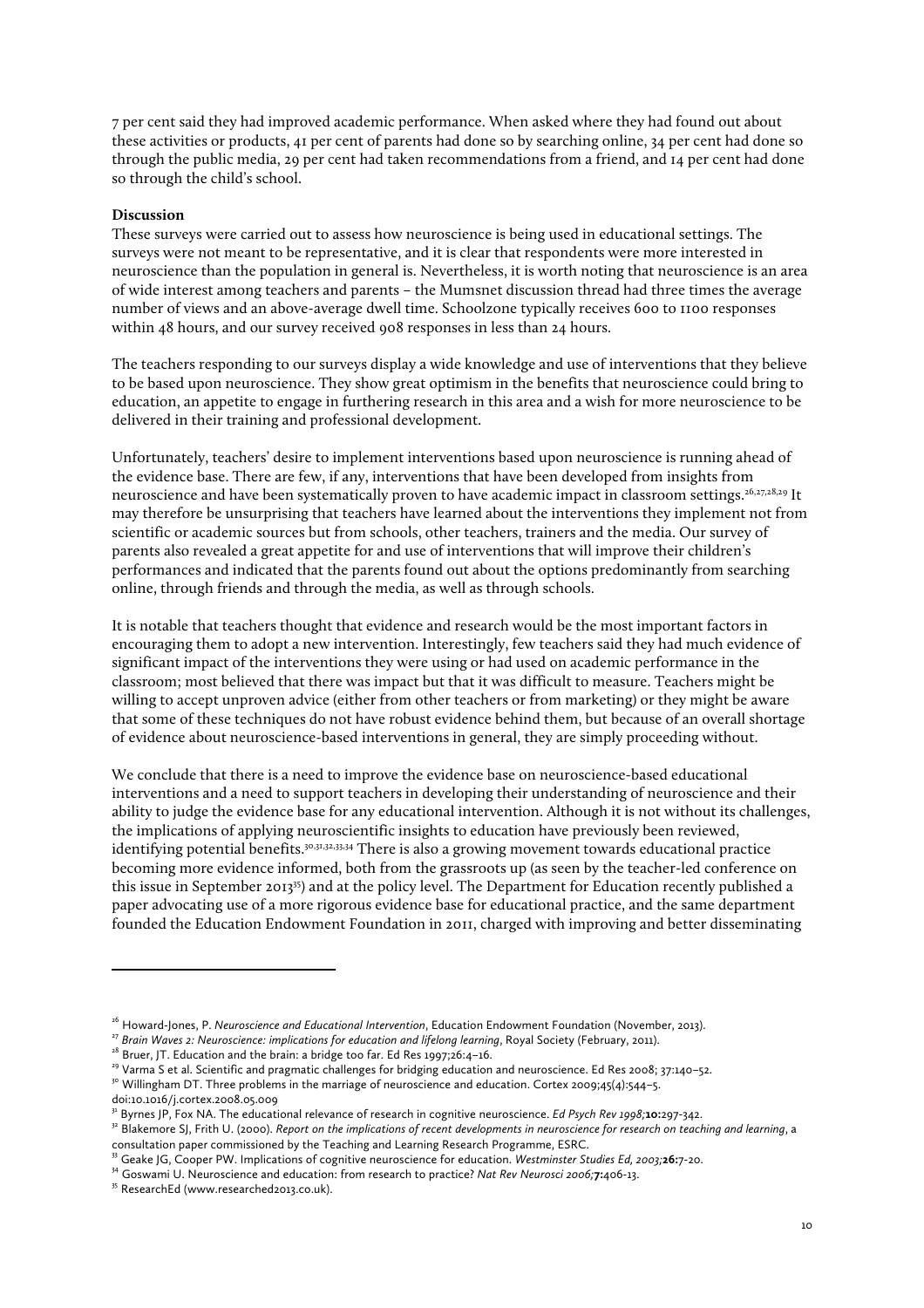the evidence base for education.<sup>36,37</sup> The Wellcome Trust is now working in partnership with the Education Endowment Foundation with the aim of creating a better understanding and application of neuroscience in education.

 

 $^{36}$  Building Evidence in Education, Ben Goldacre, March 2013

<sup>(</sup>media.education.gov.uk/assets/files/pdf/b/ben%20goldacre%20paper.pdf).<br><sup>37</sup> educationendowmentfoundation.org.uk/